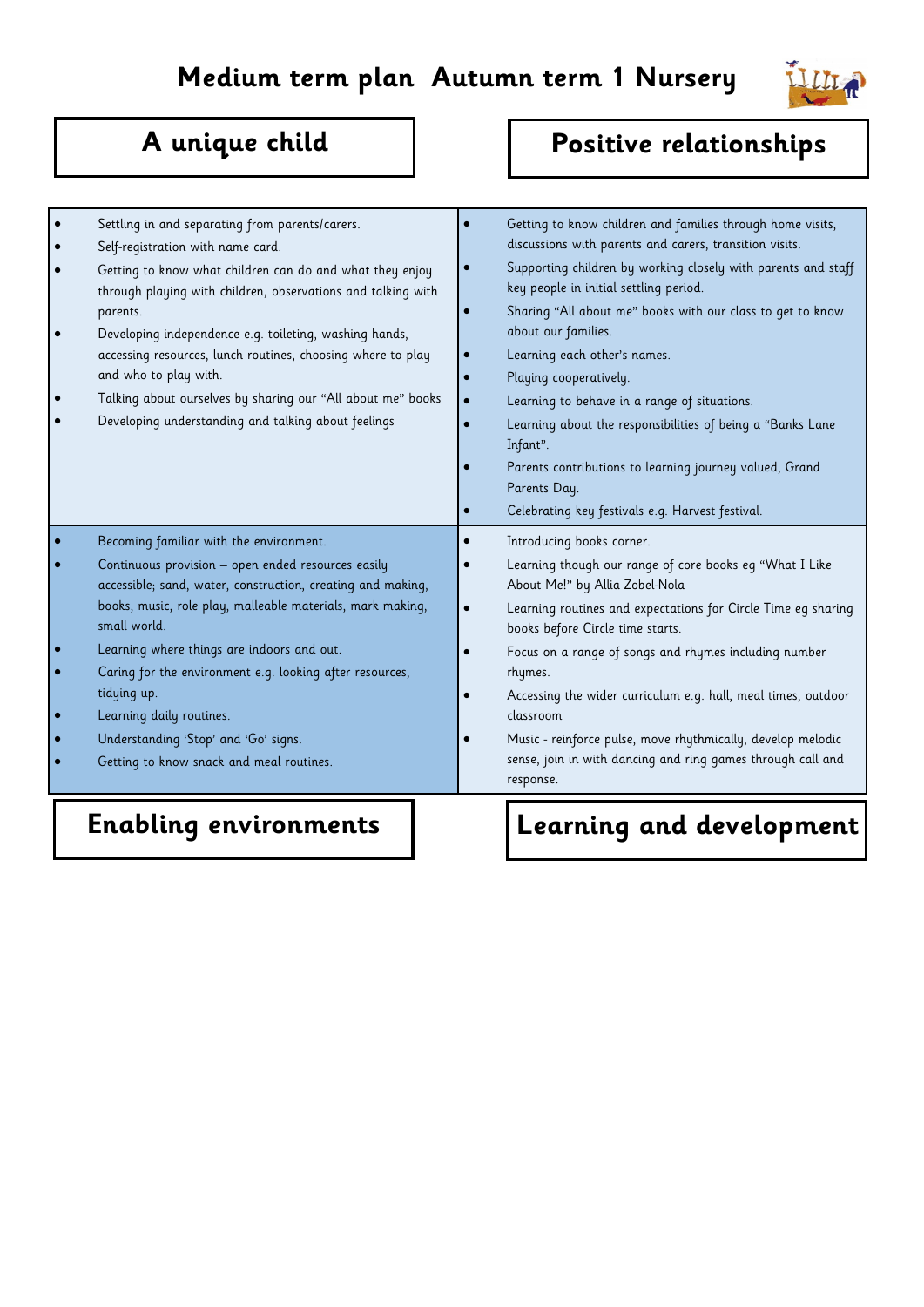

| Developing confidence<br>Continuing to get to know what children can do and enjoy<br>through playing with children, observations and talking with<br>parents.<br>Planning for individual children's interests and next steps in<br>development through observations.<br>Self-registering with name card, one way into reading and<br>writing.<br>Developing play and learning through children's interests.<br>Encouraging children to use all their senses.<br>Building on independence skills e.g. completing a self chosen<br>task.<br>Supporting children in assessing their own risk. | $\bullet$<br>$\bullet$<br>$\bullet$<br>$\bullet$<br>$\bullet$<br>$\bullet$ | Continuing to build relationships with staff across Banks Lane<br>Nursery.<br>Building friendships.<br>Learning to respect and take care of each other.<br>Being polite to each other and developing shared values.<br>Celebrating key festivals e.g. Remembrance Day, St Andrews<br>Day, Christmas, Christmas sing-a-long for children.<br>Involving parents in learning journeys about their child's<br>interests and ways they learn.<br>Parents evening for parents to discuss learning and play.<br>Library book loans begin.<br>Parent and carers volunteering and visitors sharing<br>experiences. |
|--------------------------------------------------------------------------------------------------------------------------------------------------------------------------------------------------------------------------------------------------------------------------------------------------------------------------------------------------------------------------------------------------------------------------------------------------------------------------------------------------------------------------------------------------------------------------------------------|----------------------------------------------------------------------------|-----------------------------------------------------------------------------------------------------------------------------------------------------------------------------------------------------------------------------------------------------------------------------------------------------------------------------------------------------------------------------------------------------------------------------------------------------------------------------------------------------------------------------------------------------------------------------------------------------------|
|                                                                                                                                                                                                                                                                                                                                                                                                                                                                                                                                                                                            |                                                                            |                                                                                                                                                                                                                                                                                                                                                                                                                                                                                                                                                                                                           |
| Learning daily and weekly routines.<br>Continuous provision - expand to include range of equipment<br>and materials accessible as skills are taught e.g. ICT, paint<br>other creative media, tales toolkit, parachute and ring games,                                                                                                                                                                                                                                                                                                                                                      | $\bullet$                                                                  | Learning through our range of core books eg "The Happy<br>Hedgehog Band" by Jill Barton.<br>Tales Tool kit embedded in practice, children using language<br>through out the day.                                                                                                                                                                                                                                                                                                                                                                                                                          |
| action songs and rhymes.<br>Beginning to manage winter clothing independently.                                                                                                                                                                                                                                                                                                                                                                                                                                                                                                             | $\bullet$                                                                  | Joining in with adult led sessions e.g. conker rolling, planting<br>bulbs, drawing myself.                                                                                                                                                                                                                                                                                                                                                                                                                                                                                                                |
| Planting bulbs and playing outdoors in all weathers.<br>Building confidence in managing the environment.<br>Visits out e.g. Walking around our woodland area, using                                                                                                                                                                                                                                                                                                                                                                                                                        |                                                                            | Cooking together, preparing snack, spreading skills.<br>Music - Copy similar short rhythmic patterns, recognise short<br>and long sounds, listen to a wide range of music                                                                                                                                                                                                                                                                                                                                                                                                                                 |
| mindful garden.<br>Develop vocabulary through use of labels and images indoors<br>and outside.                                                                                                                                                                                                                                                                                                                                                                                                                                                                                             | $\bullet$<br>$\bullet$                                                     | Developing balance and control and body awareness - moving<br>cooperatively in a group and developing awareness of space.<br>Adults support language development by modelling ways to                                                                                                                                                                                                                                                                                                                                                                                                                     |
| Visual timetable to aid with what is happening in Nursery.<br>Visit to post box-Letter home.                                                                                                                                                                                                                                                                                                                                                                                                                                                                                               |                                                                            | talk to our friends.<br>Building listening skills using Letters and Sounds phase 1.<br>Starting alphabet names and sounds.                                                                                                                                                                                                                                                                                                                                                                                                                                                                                |

# **Enabling environments | | Learning and development**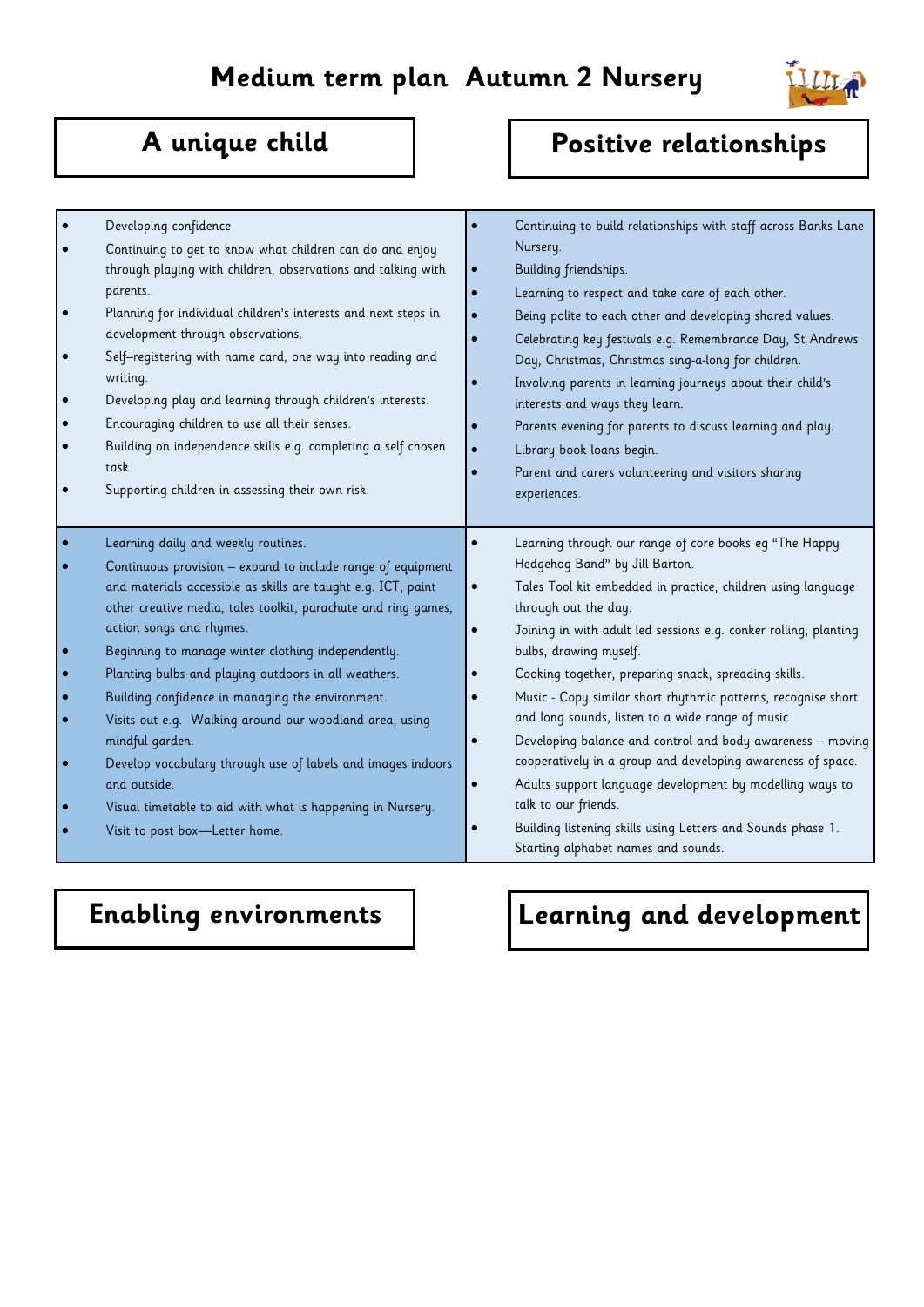

| Extending how children learn e.g. finding out and exploring,<br>being involved and concentrating and choosing ways to do<br>things.<br>Planning for individual children's next steps in development.<br>Increasing independence in self-care and awareness of healthy<br>eating and exercise.<br>Children recording and reviewing their own learning through<br>use of Seesaw, photographs, display, Tales Toolkit book etc.<br>Experiencing pyjama and hot chocolate day. | collaborating.<br>or cross.<br>day, Bird Watch.<br>Parents survey.<br>experiences. | Develop sensitivity and listening to others, negotiating and<br>Name and talk about feelings making it clear that all feelings<br>are acceptable but not all behaviours are. Ask children for<br>their own ideas of what might help others when they are sad<br>Celebrating key festivals e.g. Chinese new year, Valentine's<br>Soft toy to visit homes to encourage children to talk about<br>what they did at the weekend. Seesaw record.<br>Parent and carers volunteering and visitors sharing |
|----------------------------------------------------------------------------------------------------------------------------------------------------------------------------------------------------------------------------------------------------------------------------------------------------------------------------------------------------------------------------------------------------------------------------------------------------------------------------|------------------------------------------------------------------------------------|----------------------------------------------------------------------------------------------------------------------------------------------------------------------------------------------------------------------------------------------------------------------------------------------------------------------------------------------------------------------------------------------------------------------------------------------------------------------------------------------------|
| Circle time, developing listening and attention<br>Responding to the weather through exploring and questioning                                                                                                                                                                                                                                                                                                                                                             | other traditional tales.                                                           | Learning though our core books eg 'Snowmen at Night' and                                                                                                                                                                                                                                                                                                                                                                                                                                           |
| e.g. ice melting, freezing.                                                                                                                                                                                                                                                                                                                                                                                                                                                |                                                                                    | Making up own stories using Tales Toolkit aprons and shelves                                                                                                                                                                                                                                                                                                                                                                                                                                       |
| Continuous provision - enhance through additional resources<br>in response to children's interests e.g. plan and develop a new                                                                                                                                                                                                                                                                                                                                             | with support.                                                                      | Use stories and everyday activities e.g. snack to calculate,                                                                                                                                                                                                                                                                                                                                                                                                                                       |
| role play area such as 'vets' with the children or make collec-                                                                                                                                                                                                                                                                                                                                                                                                            |                                                                                    | compare sizes, measure and order.                                                                                                                                                                                                                                                                                                                                                                                                                                                                  |
| tions of natural resources for creative play.                                                                                                                                                                                                                                                                                                                                                                                                                              |                                                                                    | Cooking based on stories.                                                                                                                                                                                                                                                                                                                                                                                                                                                                          |
| Continuous provision - develop skills in using small and large                                                                                                                                                                                                                                                                                                                                                                                                             |                                                                                    | Learning about healthy bodies; diet, exercise, sleep.                                                                                                                                                                                                                                                                                                                                                                                                                                              |
| equipment e.g. scissors, tape, staplers, spades, barrows.<br>Use talking mats and photographs at snack table to develop<br>conversation starters.                                                                                                                                                                                                                                                                                                                          | mark making                                                                        | Music - Use instruments to keep pulse, different rhythms<br>through dance, experience basic musical concepts through                                                                                                                                                                                                                                                                                                                                                                               |
|                                                                                                                                                                                                                                                                                                                                                                                                                                                                            |                                                                                    | Developing balance and control and body awareness -<br>movement through drama and using our imaginations.                                                                                                                                                                                                                                                                                                                                                                                          |
|                                                                                                                                                                                                                                                                                                                                                                                                                                                                            |                                                                                    | Using narratives in play.                                                                                                                                                                                                                                                                                                                                                                                                                                                                          |
|                                                                                                                                                                                                                                                                                                                                                                                                                                                                            | activities.                                                                        | Continue with Letters and Sounds Phase 1 and alphabet                                                                                                                                                                                                                                                                                                                                                                                                                                              |

# Enabling environments | | | Learning and development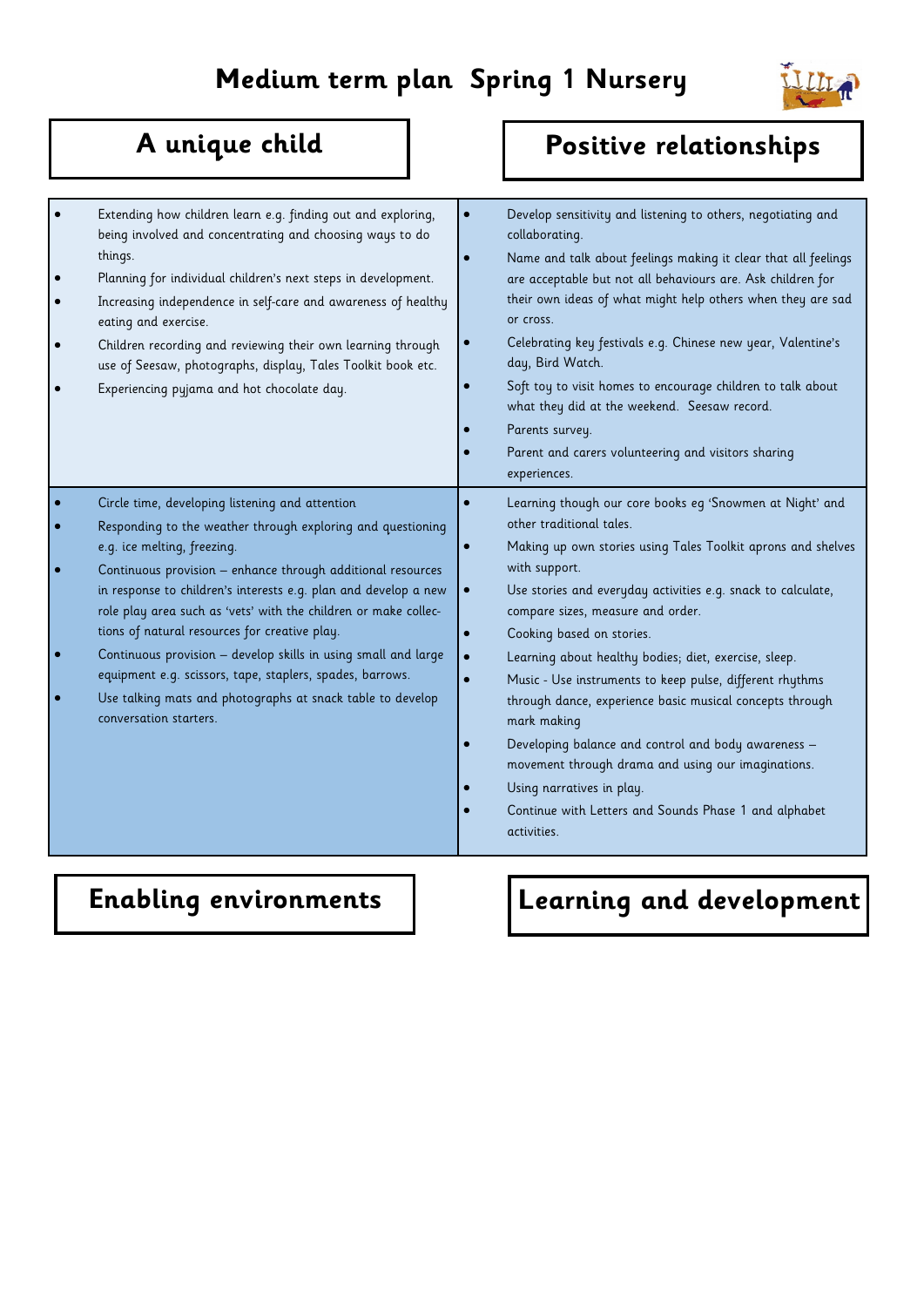

| $\bullet$<br>$\bullet$<br>$\bullet$ | Use faces / whiteboard activities / talking mats for children to<br>be able to share feelings with others.<br>Developing play and learning through children's interests.<br>Planning for individual children's next steps in development.<br>Encouraging children to use all their senses.<br>Building on independence skills e.g. completing a self chosen<br>task.<br>Supporting children in assessing their own risk.<br>Explore and observe changes to the weather, day light, new                      | Use circle times for recalling stories about when they felt sad,<br>lonely, excited etc.<br>Model and involve children in finding solutions to problems<br>and conflicts Tales Tool kit language used daily.<br>Encourage children to think about the viewpoints of others.<br>Celebrating key festivals e.g. St. David's Day, St. Patricks<br>Day, Shrove Tuesday, Holi,, Mothering Sunday, World Book<br>Day, Easter.<br>Parent evening.<br>Parent and carers volunteering and visitors sharing<br>experiences.<br>Learning though our core books e.g, "I want to Be" by Tony                                                                     |  |
|-------------------------------------|-------------------------------------------------------------------------------------------------------------------------------------------------------------------------------------------------------------------------------------------------------------------------------------------------------------------------------------------------------------------------------------------------------------------------------------------------------------------------------------------------------------|-----------------------------------------------------------------------------------------------------------------------------------------------------------------------------------------------------------------------------------------------------------------------------------------------------------------------------------------------------------------------------------------------------------------------------------------------------------------------------------------------------------------------------------------------------------------------------------------------------------------------------------------------------|--|
|                                     | life, life cycles and growth (links to tadpoles, hatching chicks<br>and caterpillars).<br>Continuous provision - use opportunities to explore initial<br>sounds relevant and interesting to children e.g. own name,<br>days of the week, quessing games.<br>Tidying up - use opportunities to sort, match, categorise and<br>count.<br>Interactive display - curiosity table.<br>Develop vocabulary through interactive activities and displays.<br>Visits from builder, Fire safety talk and Dental Nurse. | Ross and Hairy Maclarey collection.<br>Enjoy and recite repeated refrains in familiar stories.<br>Explore change in materials e.g. water, paint, clay, cooking.<br>Develop dance e.g. Irish dancing for St. Patrick's day.<br>Calculate and problem solve through practical daily routines<br>e.g. register, snack, tidying up<br>Music - Identify well-known songs through melody only, Clap<br>rhythm of syllables of words e.g. names, fruits.<br>Developing balance and control and body awareness - moving<br>with a partner<br>Children's Individual ideas shared and used in planning.<br>Book token and book start packs given to children. |  |

# **Enabling environments | | | Learning and development**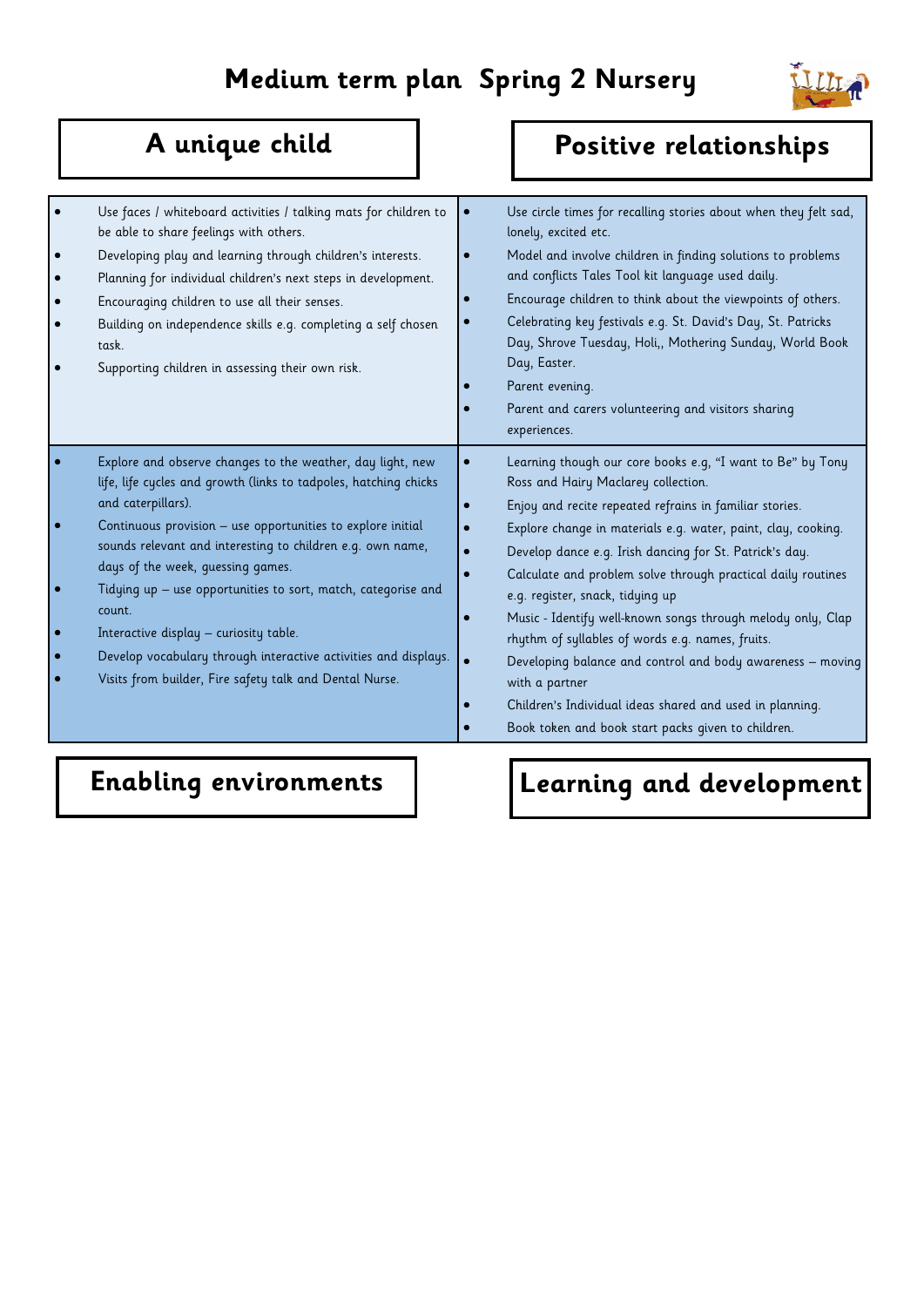

| Developing awareness of own needs, views and feelings.<br>Develop child's own voice e.g. reflecting on learning, discuss-<br>ing likes and dislikes, exploring ideas.<br>Help children to develop their own goals, make plans, review<br>their own progresses and successes.<br>Encourage each child to learn together and from each other.<br>Encourage open ended thinking by asking for example "Is<br>there another way?", "What else is possible?" etc.<br>Model "Plan, do, review" when attempting a task. | Developing sensitivity to the needs of others.<br>Boundaries and behaviour; self-control and independence,<br>$\bullet$<br>working together and taking turns, sharing fairly.<br>Celebrating key festivals e.g. St. George's Day, May Day.<br>$\bullet$<br>Encouraging healthy lifestyles through "Walk to school week".<br>$\bullet$<br>Parent and carers volunteering and visitors sharing<br>$\bullet$<br>experiences.<br>School photographer taking individual, class and informal<br>photos.                                                                                                                                                                                                                                                                                        |
|------------------------------------------------------------------------------------------------------------------------------------------------------------------------------------------------------------------------------------------------------------------------------------------------------------------------------------------------------------------------------------------------------------------------------------------------------------------------------------------------------------------|------------------------------------------------------------------------------------------------------------------------------------------------------------------------------------------------------------------------------------------------------------------------------------------------------------------------------------------------------------------------------------------------------------------------------------------------------------------------------------------------------------------------------------------------------------------------------------------------------------------------------------------------------------------------------------------------------------------------------------------------------------------------------------------|
| Planting - observing and experimenting.<br>Continuous provision - use opportunities to extend mathemati-<br>cal skills and knowledge; den making, planting and growing.<br>Extend knowledge of the world though digging areas, addi-<br>tional stimulus and activities.<br>Children sharing Special Books, reviewing past experiences.<br>Treasure Hunt activity.<br>Visit from Community Police Officer.                                                                                                        | Learning though our core book eg "This is the Way" by<br>Charles Fuge.<br>Anticipating and joining in with repeated phrases and<br>$\bullet$<br>chanting repeated refrains.<br>Telling and creating stories through Tales Tool kit and pup-<br>$\bullet$<br>pets and props.<br>Learning about growth e.g. plants, ourselves, animals & in-<br>sects.<br>Music - working with partners, identify well known songs<br>through melody only, recognise short & long sounds through<br>movement.<br>Develop fine motor control e.g. mark making in a range of<br>media indoors and out, sewing, weaving, using small<br>equipment, cooking.<br>Developing balance and control and body awareness -<br>oving in a variety of ways.<br>Help children expand on what they say using more complex |

## **Enabling environments** | Learning and development